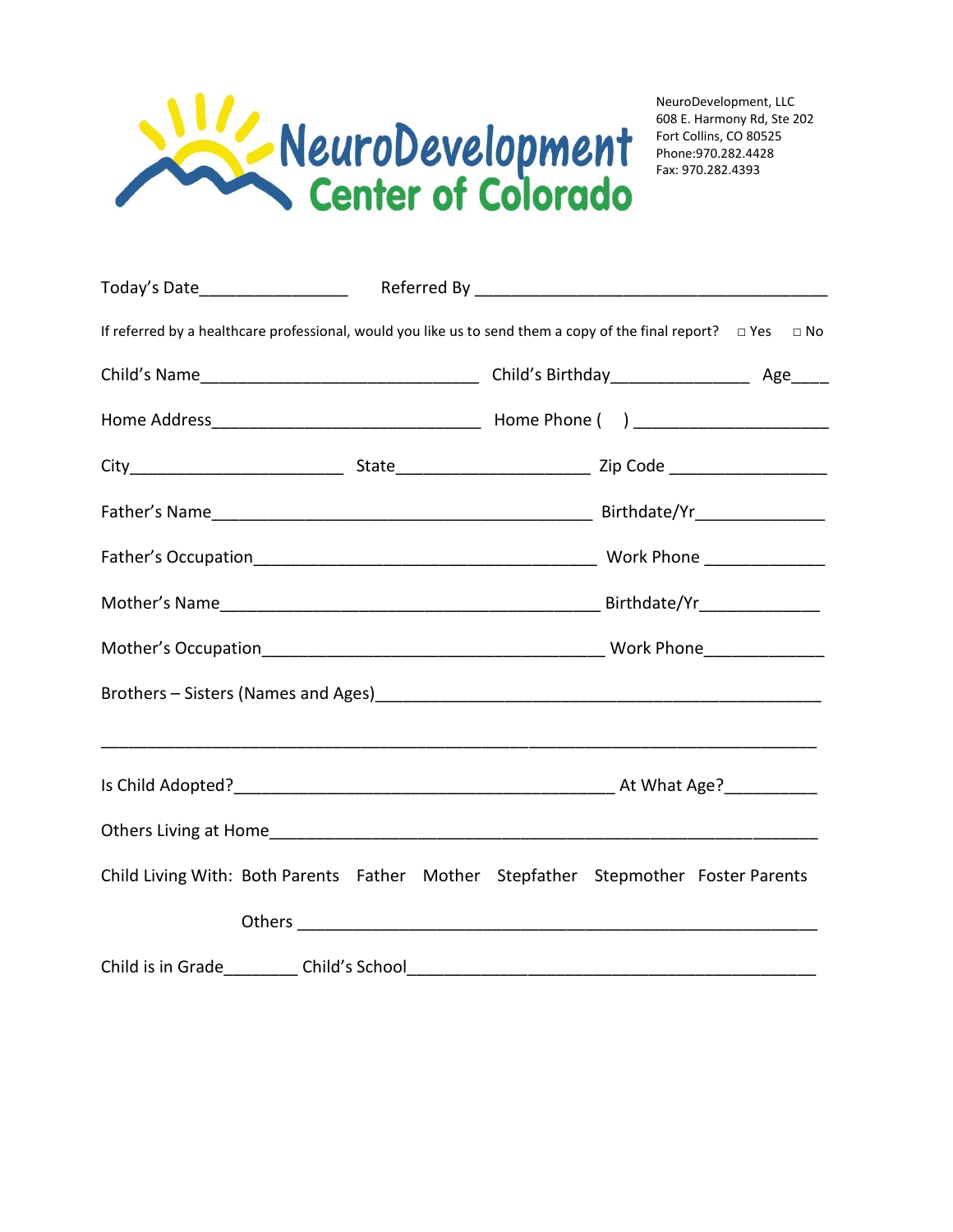## **Circle all appropriate items below:**

| My/Our reasons for bringing child in today are:                                                                                                                                                                                |
|--------------------------------------------------------------------------------------------------------------------------------------------------------------------------------------------------------------------------------|
| motivation problems with brother/sister discipline problems problems with other children                                                                                                                                       |
| reading difficulty math difficulty study skills poor school work behavior problems                                                                                                                                             |
| paying attention following directions listening                                                                                                                                                                                |
|                                                                                                                                                                                                                                |
| Problem has been going on: weeks months year or more                                                                                                                                                                           |
| Child: (circle a number) Disrupts ________________________________Gets along well with family<br>5 6 7<br>$1 \t2 \t3 \t4$<br>8<br>9<br>10                                                                                      |
| Child has been a source of: pride worry<br>friction                                                                                                                                                                            |
| Parents generally: agree disagree on how to discipline child                                                                                                                                                                   |
| Discipline has been: strict lenient<br>inconsistent                                                                                                                                                                            |
|                                                                                                                                                                                                                                |
|                                                                                                                                                                                                                                |
| Other children in home have problems with:                                                                                                                                                                                     |
| school behavior grades illness emotional adjustment<br>none                                                                                                                                                                    |
| Comment:                                                                                                                                                                                                                       |
|                                                                                                                                                                                                                                |
| Child's therapist: example and the contract of the contract of the contract of the contract of the contract of                                                                                                                 |
| The pregnancy for this child was: healthy<br>difficult                                                                                                                                                                         |
| Explain: Explaint and the set of the set of the set of the set of the set of the set of the set of the set of the set of the set of the set of the set of the set of the set of the set of the set of the set of the set of th |
| The birth of this child was: premature<br>difficult<br>normal                                                                                                                                                                  |
| Explain:<br><u> 1989 - Johann Johann Stone, meil in der Stone aus der Stone aus der Stone aus der Stone aus der Stone aus der</u>                                                                                              |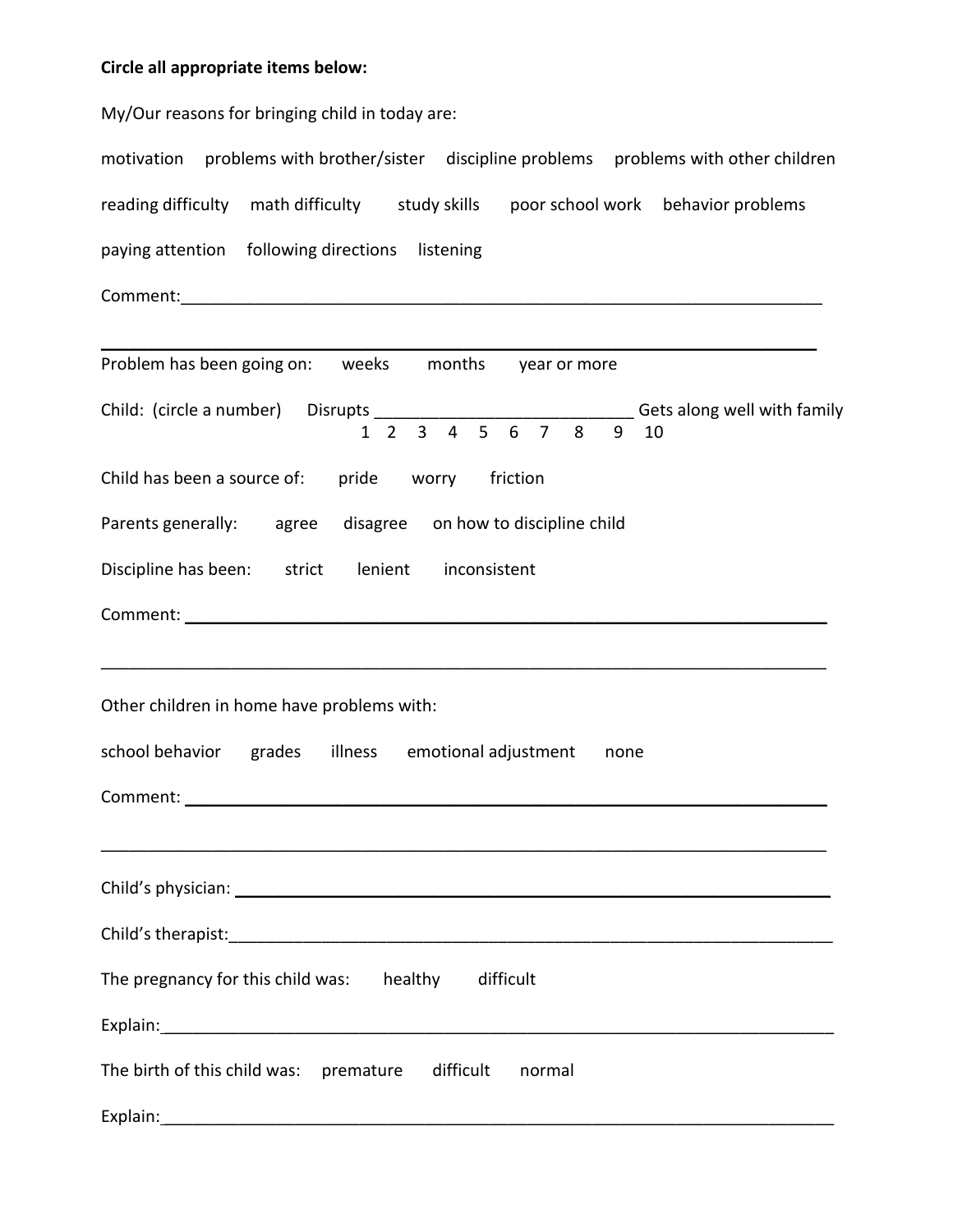## **DEVELOPMENTAL HISTORY**

## **CURRENT DESCRIPTION**

 $\mathcal{L}=\{1,2,3,4,5\}$  , we can assume that  $\mathcal{L}=\{1,2,3,4,5\}$  $\mathcal{L}=\{1,2,3,4,5\}$  , we can assume that  $\mathcal{L}=\{1,2,3,4,5\}$ 

|                                                              | Current speech problems?                        |
|--------------------------------------------------------------|-------------------------------------------------|
|                                                              |                                                 |
| Speech problems noted at what age: ____________              | Shy or timid now?                               |
|                                                              |                                                 |
|                                                              | Friendly now? __________ A loner now? _________ |
|                                                              |                                                 |
|                                                              | Concerns with present eating habits?            |
|                                                              |                                                 |
|                                                              | Temper tantrums continued until:                |
|                                                              |                                                 |
| Difficulties toilet training?<br><u> </u>                    |                                                 |
|                                                              | Any problems with wetting or soiling now?       |
| Others in family who are right handed<br><u>Lettin model</u> |                                                 |
| Others in family who are left handed                         | When did child begin to favor preferred hand?   |
| Sleeping habits during early childhood:<br>                  | Coordination now: Good O.K. Poor                |
|                                                              | Good with hands? _______________Clumsy? _______ |
|                                                              |                                                 |
|                                                              | Sleeping habits now:                            |
|                                                              | Bedtime is when? ____________ Cooperative?      |
|                                                              | Blank spells, fainting?                         |

## **MEDICAL HISTORY**

Has Your Child Had:

|                             |  | YES NO AGE | <b>DESCRIBE</b> | YES NO AGE DESCRIBE         |  |  |  |  |  |  |  |
|-----------------------------|--|------------|-----------------|-----------------------------|--|--|--|--|--|--|--|
| Epilepsy/Seizures           |  |            |                 | Asthma                      |  |  |  |  |  |  |  |
| Speech/Language<br>Problems |  |            |                 | Head Injury                 |  |  |  |  |  |  |  |
| High Fever<br>(Over 103°)   |  |            |                 | Hospitalization/<br>Surgery |  |  |  |  |  |  |  |
| <b>Abscessed Ears</b>       |  |            |                 | <b>Genetic Testing</b>      |  |  |  |  |  |  |  |
| Allergies                   |  |            |                 | Extended<br>Illness         |  |  |  |  |  |  |  |